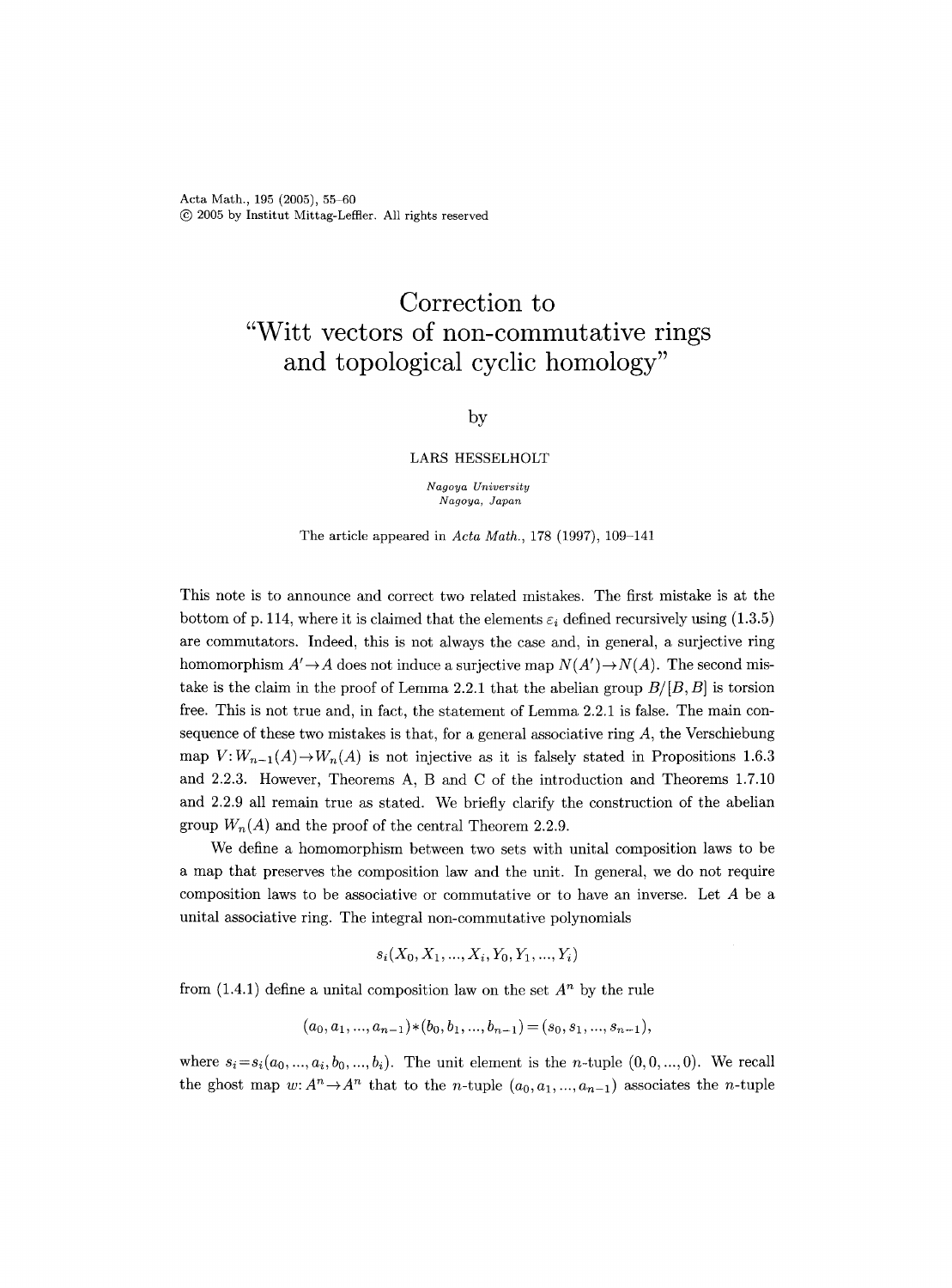56 L. HESSELHOLT

 $(w_0, w_1, ..., w_{n-1})$ , where

$$
w_s = a_0^{p^s} + p a_1^{p^{s-1}} + \dots + p^s a_s,
$$

and let  $q: A \rightarrow A/[A, A]$  be the canonical projection. Then the composite map

$$
f_n = q^n \circ w : A^n \longrightarrow (A/[A, A])^n
$$

is a homomorphism with the composition law  $*$  on the left-hand side and componentwise addition on the right-hand side. We recursively define the abelian group  $W_n(A)$  and a natural factorization of  $f_n$  as the composition of two homomorphisms

$$
A^n \xrightarrow{q_n} W_n(A) \xrightarrow{\bar{w}} (A/[A, A])^n,
$$

where  $q_n$  is surjective, and where  $\bar{w}$  is injective if  $A/[A, A]$  is p-torsion free. It follows from the proof of Theorem 2.2.9 that the map (2.2.6) is a homomorphism

$$
\tilde{I}: A^n \longrightarrow \text{TR}^n_0(A;p) = \pi_0 T(A)^{C_{p^{n-1}}}.
$$

We show, inductively, that  $\tilde{I}$  admits a natural factorization

$$
A^n \xrightarrow{q_n} W_n(A) \xrightarrow{I} \operatorname{TR}^n_0(A;p)
$$

and that the homomorphism  $I$  is an isomorphism.

We define  $W_1(A)$  to be  $A/[A, A]$ ,  $q_1$  to be q, and  $\bar{w}$  to be the identity map. The factorization  $\tilde{I} = I \circ q_1$ , with I an isomorphism, follows immediately from the definition of  $T(A)$ . So assume that the abelian group  $W_{n-1}(A)$  with the properties above has been defined. We first define an abelian group structure on the set

$$
W_n(A) = A \times W_{n-1}(A)
$$

together with a factorization of the homomorphism

$$
\tilde{f}_n = (\mathrm{id} \times q^{n-1}) \circ w : A^n \longrightarrow A \times (A/[A, A])^{n-1}
$$

as the composition of two homomorphisms

$$
A^n \xrightarrow{\tilde{q}_n} \widetilde{W}_n(A) \xrightarrow{\tilde{w}} A \times (A/[A, A]).
$$

We define  $\tilde{q}_n$  to be the product map id $\times q_{n-1}$ . The ghost map  $w: A^n \to A^n$  admits a factorization as the composite map

$$
A \times A^{n-1} \xrightarrow{\mathrm{id} \times pw} A \times A^{n-1} \xrightarrow{\tau} A \times A^{n-1},
$$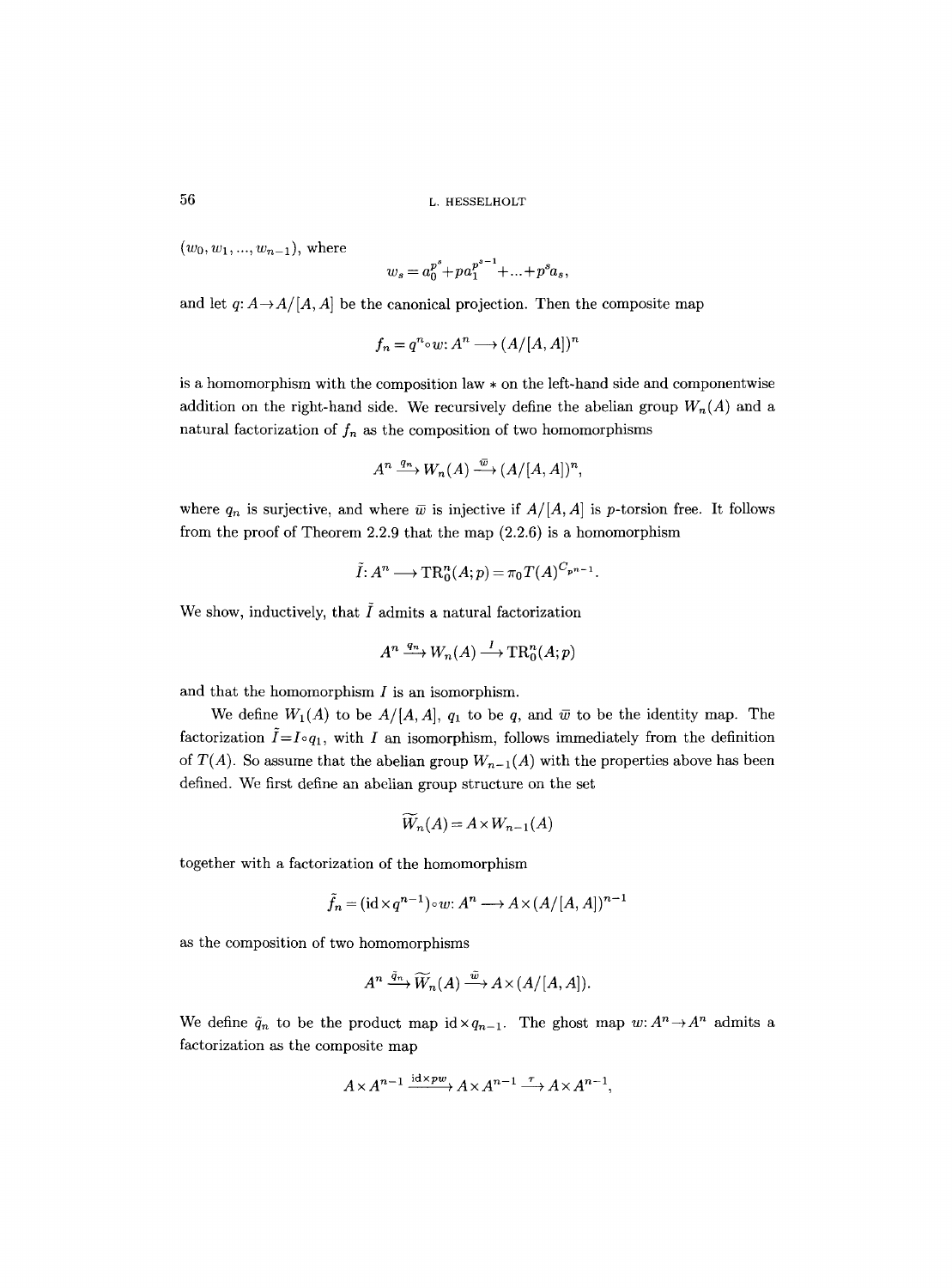where the left-hand map is the bijection given by the formula

$$
\tau(x_0, x_1, ..., x_{n-1}) = (x_0, x_0^p + x_1, ..., x_0^{p^{n-1}} + x_{n-1}),
$$

and we then define the map  $\tilde{w}$  to be the composite map

$$
A \times W_{n-1}(A) \xrightarrow{\mathrm{id} \times p\overline{w}} A \times (A/[A,A])^{n-1} \xrightarrow{\bar{\tau}} A \times (A/[A,A])^{n-1},
$$

where  $\bar{\tau}$  is the bijection induced by  $\tau$ . Since  $\tilde{I}$  is equal to the composite map

$$
A^n \xrightarrow{\tilde{q}_n} \widetilde{W}_n(A) \xrightarrow{I'} \operatorname{TR}_0^n(A;p),
$$

where  $I'(a_0, a) = \Delta_{p^{n-1}}(a_0) + V(I(a))$ , and since  $\tilde{I}$  is a homomorphism, there exists a unique unital composition law on  $\widetilde{W}_n(A)$  such that  $\widetilde{q}_n$  is a homomorphism. Moreover, since  $\tilde{f}_n$  is a homomorphism, so is  $\tilde{w}$ . If  $A/[A, A]$  is p-torsion free, then  $\tilde{w}$  is injective by induction, and Lemma 1.3.2 implies that the image of  $\tilde{w}$  is a subgroup of the abelian group  $A \times (A/[A, A])^{n-1}$ . So the composition law on  $\overline{W}_n(A)$  is an abelian group structure in this case. For a general ring A, we choose a surjective ring homomorphism  $\phi: A' \to A$ from a ring  $A'$  such that  $A'/[A', A']$  is p-torsion free. In the diagram

$$
(A')^n \xrightarrow{\tilde{q}_n} \widetilde{W}_n(A')
$$

$$
\downarrow \phi^n \qquad \qquad \downarrow \widetilde{W}_n(\phi)
$$

$$
A^n \xrightarrow{\tilde{q}_n} \widetilde{W}_n(A)
$$

the two horizontal maps and the left-hand vertical map are surjective homomorphisms, and hence, so is the right-hand vertical map. Since the composition law on  $\widetilde{W}_n(A')$  is an abelian group structure, so is the composition law on  $\widetilde{W}_n(A)$ .

We define the abelian group  $W_n(A)$  to be the cokernel of the homomorphism

$$
\tilde{d}: \mathbf{Z} \langle A \times A \rangle \longrightarrow \widetilde{W}_n(A)
$$

from the free abelian group generated by the set  $A \times A$  that to the generator  $(a, b)$  associates the element  $(ab, 0) - (ba, 0)$ . Since the composition

$$
\mathbf{Z}\langle A \times A \rangle \stackrel{\tilde{d}}{\longrightarrow} \widetilde{W}_n(A) \stackrel{\tilde{w}}{\longrightarrow} A \times (A/[A, A])^n \stackrel{q \times \mathrm{id}}{\longrightarrow} (A/[A, A])^n
$$

is equal to zero, we obtain the factorization  $f_n = \overline{w} \circ q_n$  as the composition of two homomorphisms. Similarly, the composition  $I' \circ \tilde{d}$  is zero, since the Teichmüller map (2.2.4) satisfies  $\Delta_{p^{n-1}}(ab) = \Delta_{p^{n-1}}(ba)$ . This gives the factorization  $\tilde{I} = I \circ q_n$  as the composition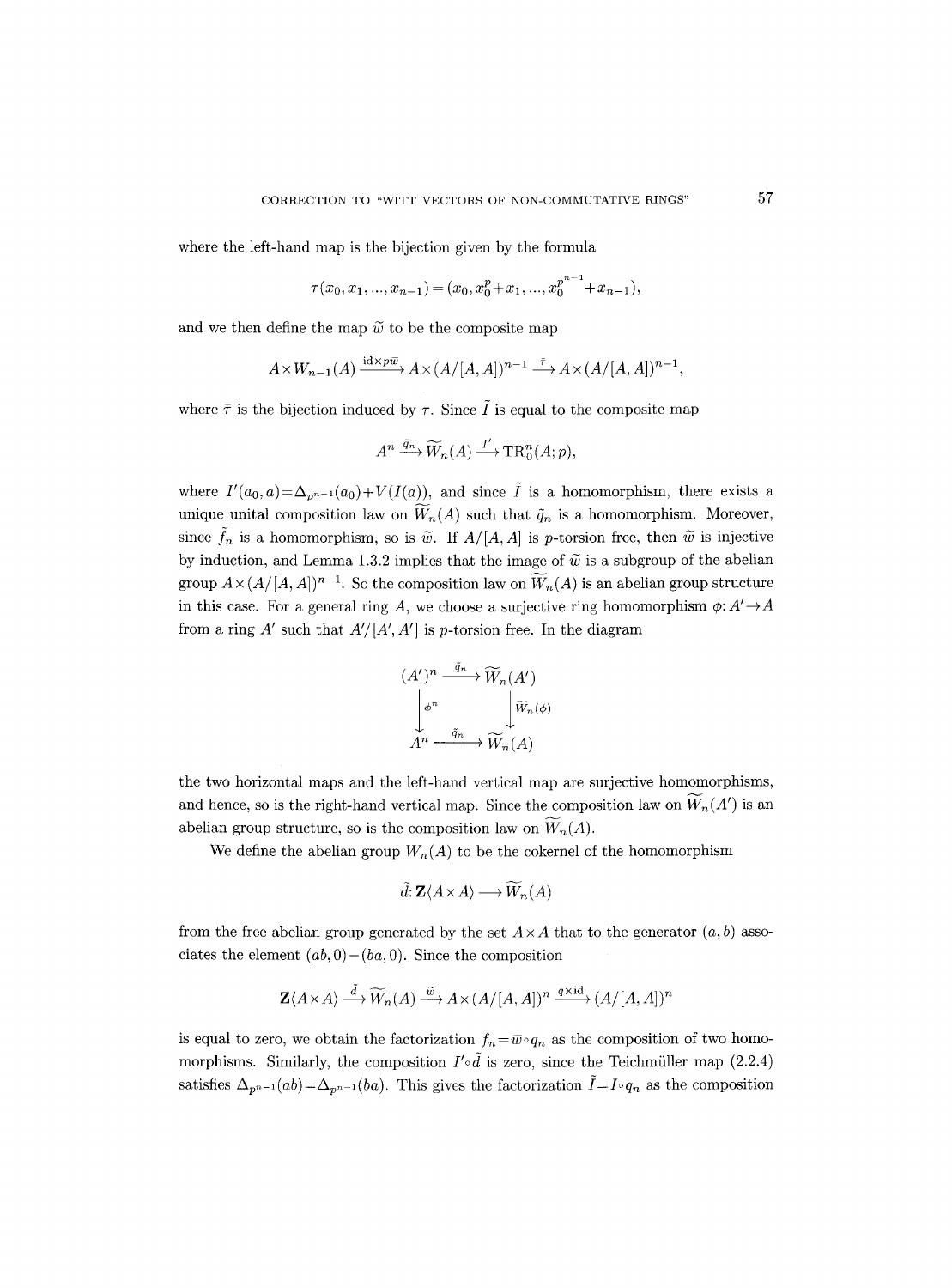of two homomorphisms. To show that  $I$  is an isomorphism, we first show that there is a natural short exact sequence

$$
0 \longrightarrow W_{n-1}(A) \xrightarrow{\tilde{V}} \widetilde{W}_n(A) \xrightarrow{\mathrm{pr}_1} A \longrightarrow 0,
$$

where  $\widetilde{V}(a)=(0, a)$ . We only need to show that  $\widetilde{V}$  is a homomorphism and may assume that  $A/[A, A]$  is p-torsion free. There is a commutative diagram

$$
W_{n-1}(A) \xrightarrow{\tilde{V}} \widetilde{W}_n(A)
$$
  
\n
$$
\downarrow^w \qquad \qquad \downarrow^{\tilde{w}} \\
(A/[A, A])^{n-1} \xrightarrow{\tilde{V}^w} A \times (A/[A, A])^{n-1}
$$

with the lower horizontal map given by

$$
\widetilde{V}^w(x_0, x_1, ..., x_{n-2}) = (0, px_0, px_1, ..., px_{n-2}).
$$

The maps  $\tilde{V}^w$ , w and  $\tilde{w}$  are homomorphisms, and since  $A/[A, A]$  is p-torsion free, the maps w and  $\tilde{w}$  are injective. It follows that  $\tilde{V}$  is a homomorphism. Moreover, we have a commutative diagram with exact rows

$$
0 \longrightarrow W_{n-1}(A) \xrightarrow{V} \widetilde{W}_n(A) \xrightarrow{\operatorname{pr}_1} A \longrightarrow 0
$$
  
\n
$$
\parallel \qquad \qquad \downarrow \qquad \qquad \downarrow
$$
  
\n
$$
W_{n-1}(A) \xrightarrow{V} W_n(A) \xrightarrow{R^{n-1}} W_1(A) \longrightarrow 0
$$

since the composition  $\mathrm{pr}_1 \circ \tilde{d}$  is a surjective homomorphism onto the kernel of  $q_1$ . We now proceed to show that  $I$  is an isomorphism. In the diagram

$$
W_{n-1}(A) \xrightarrow{V} W_n(A) \xrightarrow{R^{n-1}} W_1(A) \longrightarrow 0
$$
  
\n
$$
\downarrow I \qquad \qquad \downarrow I
$$
  
\n
$$
\text{TR}_0^{n-1}(A; p) \xrightarrow{V} \text{TR}_0^n(A; p) \xrightarrow{R^{n-1}} \text{TR}_0^1(A; p) \longrightarrow 0
$$

the rows are exact and, inductively, the right and left-hand vertical maps  $I$  are isomorphisms. Suppose first that the abelian group  $A/[A, A]$  is p-torsion free. Then the lower left-hand horizontal map  $V$  is injective. Indeed, the composite map

$$
TR_0^{n-1}(A;p) \xrightarrow{V} TR_0^n(A;p) \xrightarrow{F} TR_0^{n-1}(A;p)
$$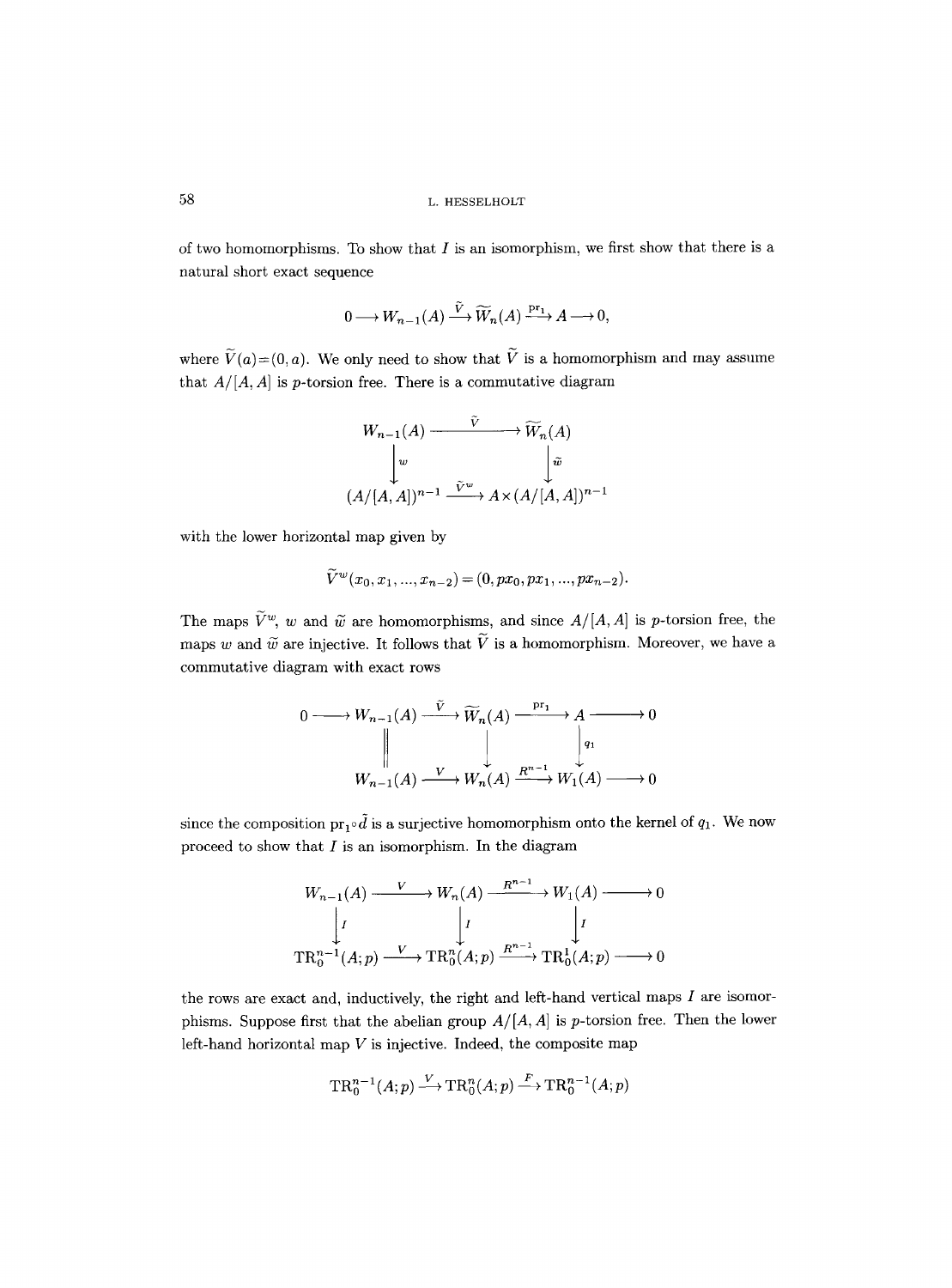is given by multiplication by p, and one proves by induction on n that  $TR_0^{n-1}(A;p)$  is  $p$ -torsion free. It follows that the upper left-hand horizontal map  $V$  is injective and that the middle vertical map  $I$  is an isomorphism as desired. To prove the general case, it suffices to show that if

$$
P[1] \xrightarrow[d_1]{d_0} P[0] \xrightarrow{\varepsilon} A
$$

is a coequalizer diagram of rings, then the rows in the diagram

$$
W_n(P[1]) \xrightarrow{d_0-d_1} W_n(P[0]) \xrightarrow{\varepsilon} W_n(A) \longrightarrow 0
$$
  
\n
$$
\downarrow I \qquad \qquad \downarrow I \qquad \qquad \downarrow I
$$
  
\n
$$
\text{TR}_0^n(P[1]; p) \xrightarrow{d_0-d_1} \text{TR}_0^n(P[0]; p) \xrightarrow{\varepsilon} \text{TR}_0^n(A; p) \longrightarrow 0
$$

are exact. Indeed, we can choose  $P[q]$  such that  $P[q]/[P[q], P[q]]$  is p-torsion free. The exactness of the lower row is well known, and the exactness of the upper row follows by an induction argument based on the exact sequences

$$
0 \longrightarrow W_{n-1}(A) \xrightarrow{\tilde{V}} \widetilde{W}_n(A) \xrightarrow{\mathrm{pr}_1} A \longrightarrow 0
$$

and

$$
\mathbf{Z}\langle A\times A\rangle\stackrel{d}{\longrightarrow}\widetilde{W}_n(A)\longrightarrow W_n(A)\longrightarrow 0.
$$

This completes the recursive definition of  $W_n(A)$ .

We remark that  $\tilde{d}$  factors through the projection  $u: \mathbf{Z}(A \times A) \to A \otimes A$ . Indeed, this is true if  $A/[A, A]$  is p-torsion free, since the kernels of the homomorphisms  $\tilde{d}$  and  $\text{pr}_1 \circ \tilde{d}$ are equal and contain the kernel of u. The general case follows since a surjective ring homomorphism induces a surjection of the kernels of the homomorphisms  $u$ . By a similar argument we conclude that there exists a natural exact sequence

$$
HH_1(A) \xrightarrow{\partial} W_{n-1}(A) \xrightarrow{V} W_n(A).
$$

The value of the homomorphism  $\partial$  on a Hochschild 1-cycle  $\zeta = \sum_{1 \leq i \leq m} a_i \otimes b_i$  is given as follows. Let P be the free associative ring on generators  $x_1, y_1,..., x_m, y_m$ . There exists a unique class  $\theta(x_1, y_1, ..., x_m, y_m)$  in  $W_{n-1}(P)$  such that

$$
V(\theta(x_1, y_1, ..., x_m, y_m)) = [x_1y_1 + ... + x_my_m]_n - [y_1x_1 + ... + y_mx_m]_n,
$$

where  $[a]_n=q_n(a, 0, ..., 0)$ . Then  $\partial(\zeta)=\theta(a_1, b_1, ..., a_m, b_m)$ . Using this description one can show that, in general, the map  $\partial$  is non-zero. For example, define A to be the quotient of the free associative ring generated by  $x, y, z$  and w by the two-sided ideal